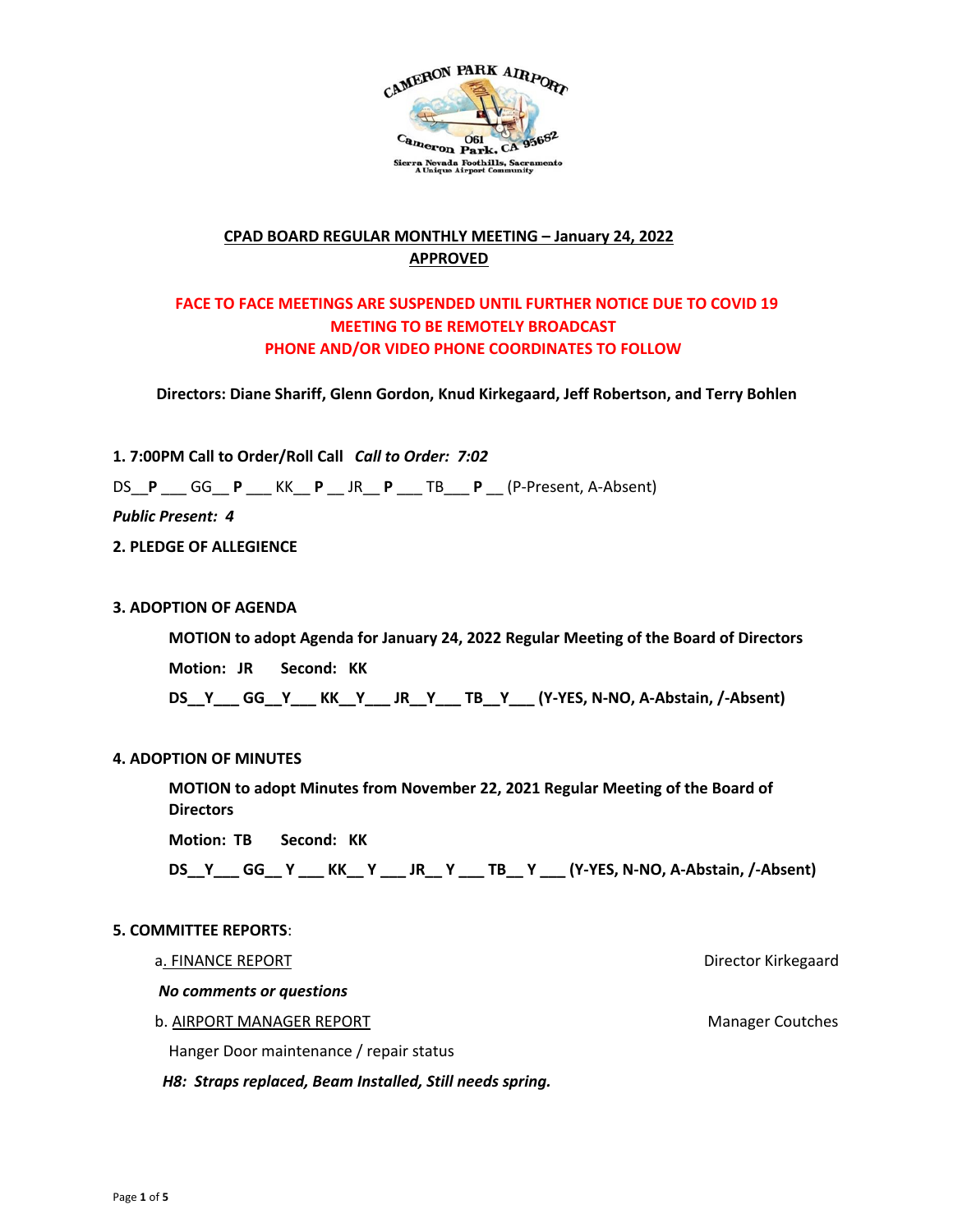

Fuel sales

 *Dec 2021: 2255 Gallons*

 *Jan 2022 to date: 2808 gallons (down 11%)* 

Fence Repair Status

#### *2 Holes cut in fence by transient. Manager Coutches to repair.*

Fuel Hose Replacement status

 *Still waiting on one hose to arrive.* 

Fuel Nozzle Replacement

#### *Nozzles on Pump 2 plus 2 couplers. Fixed*

Bonding Reel Clamp Replaced

#### *Reel replaced.*

Fire Extinguisher Inspection

#### *Good inspection*

Keycard System status

### *Manager Coutches working through accounts to get up to date. Half way through.*

Other repairs

## *N/A*

### c. UPDATE ON PROCUREMENT AND CONTRACTS CONTRACTS Director Bohlen

Fuel system repair contract - completed. – See Manager's report

Hangar repair contract - status. – See Manager's report

#### d. VOLUNTEER SERVICE REPORT DIRECTOR DIRECTOR DIRECTOR DIRECTOR BOHLEN

Since the last Board Meeting in November -about 80 hours. Excellent support by resident volunteers!

Highlights: Replace brackets on North and South Gates edge sensors, clean connectors in gate controller to restore operation, lubricate gate chains to restore operation, replace grounding cable clamp at fuel pump, design, fabricate and install hangar door interlocks for hangars 7 & 8, prepare draft financial charts for public meeting, audit support, surface operations liability study, meeting preparation.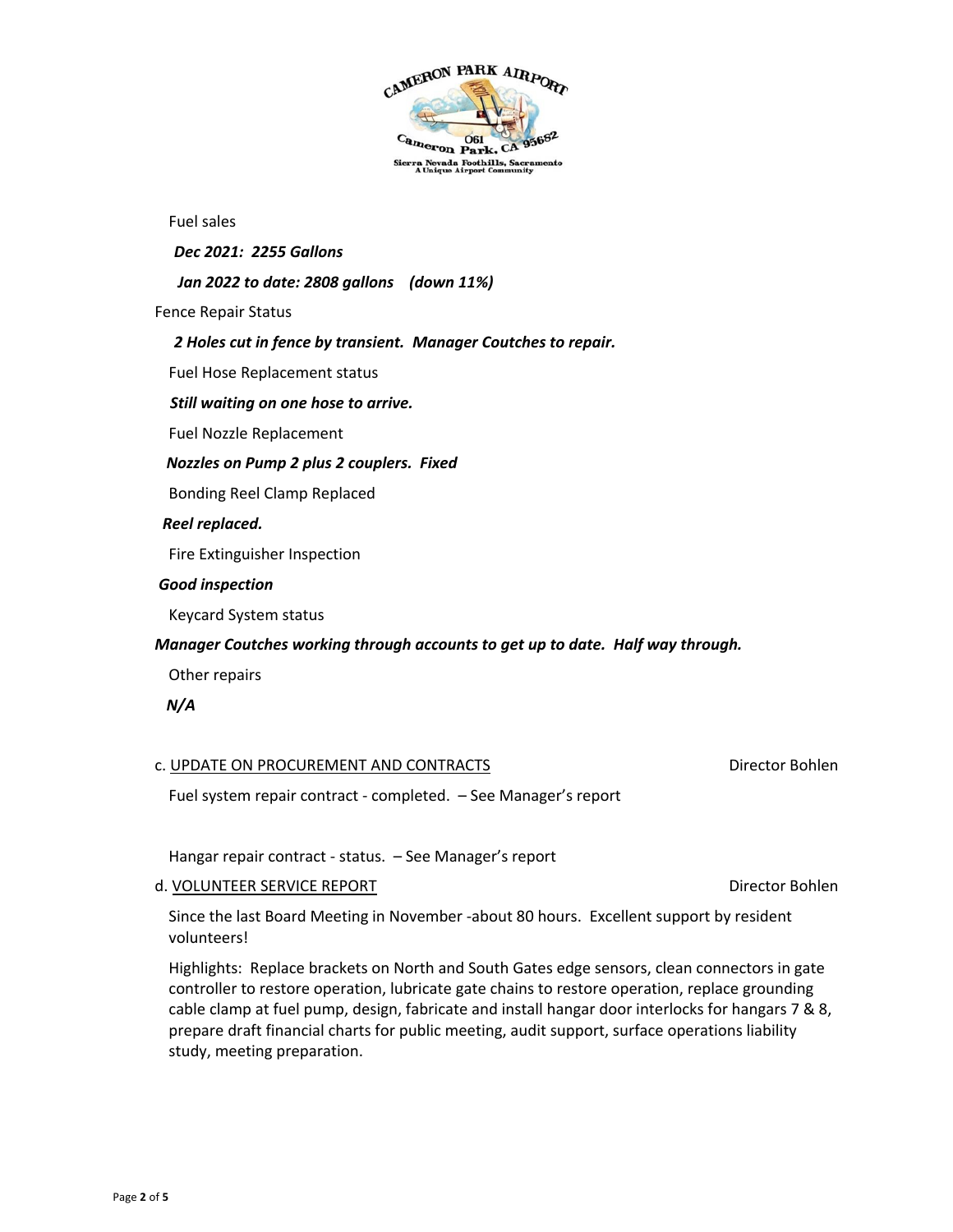

6. **PUBLIC FORUM/PUBLIC COMMENT:** Only items that are within the jurisdiction of CPAD will be considered. Statements from the floor will be heard during public forum/public comment; public comments are limited to one 5-minute comment per person per topic. Requests requiring board action will be referred to staff and brought on the next appropriate agenda.

## *Director Gordon expressed concerns over Aircraft vs. Auto interaction on airpark streets. Director Shariff to review CC&Rs for taxiway right of way guidance.*

## **7. OLD BUSINESS:**

a) Proposal by Foothill Flight Center to change their hangar lease: Increase the rent and extension of lease term. Consideration by Board process recommendation. Director Bohlen

> Infrastructure and Finance Committee to evaluate and make recommendation to the Board at the February meeting.

## *Director Robertson presented a summary of local airport hangar pricing and procedures*

b) Preparation status and scheduling of public meeting on District financial status and forecast and measure. **Director Bohlen** 

1<sup>st</sup> meeting in February TBD, hope to have in person.

c) Preparation status fuel system replacement public meeting as part of financial meeting.

. Director Bohlen

Infrastructure and Finance Committee to conduct study. Present options, financial impact, financing and schedule recommendation(s) to the board.

## *Director Bohlen discussed financing options with several companies"*

- d) Update from Dave Becker on obstruction mitigation for Sudbury property. David Becker  *No updates "*
- e) Update from Dave Becker on street jurisdiction process. David Becker  *No updates "*
- f) Audit status Director Kirkegaard  *All materials submitted to auditors. All good so far.*  g) Airport Signage Update Plan – in work, target briefing at February 2022 Board Meeting

Manager Coutches

 *Manager Coutches ready to order signage. Will provide pricing.* 

h) Oakland Fuel Tank Report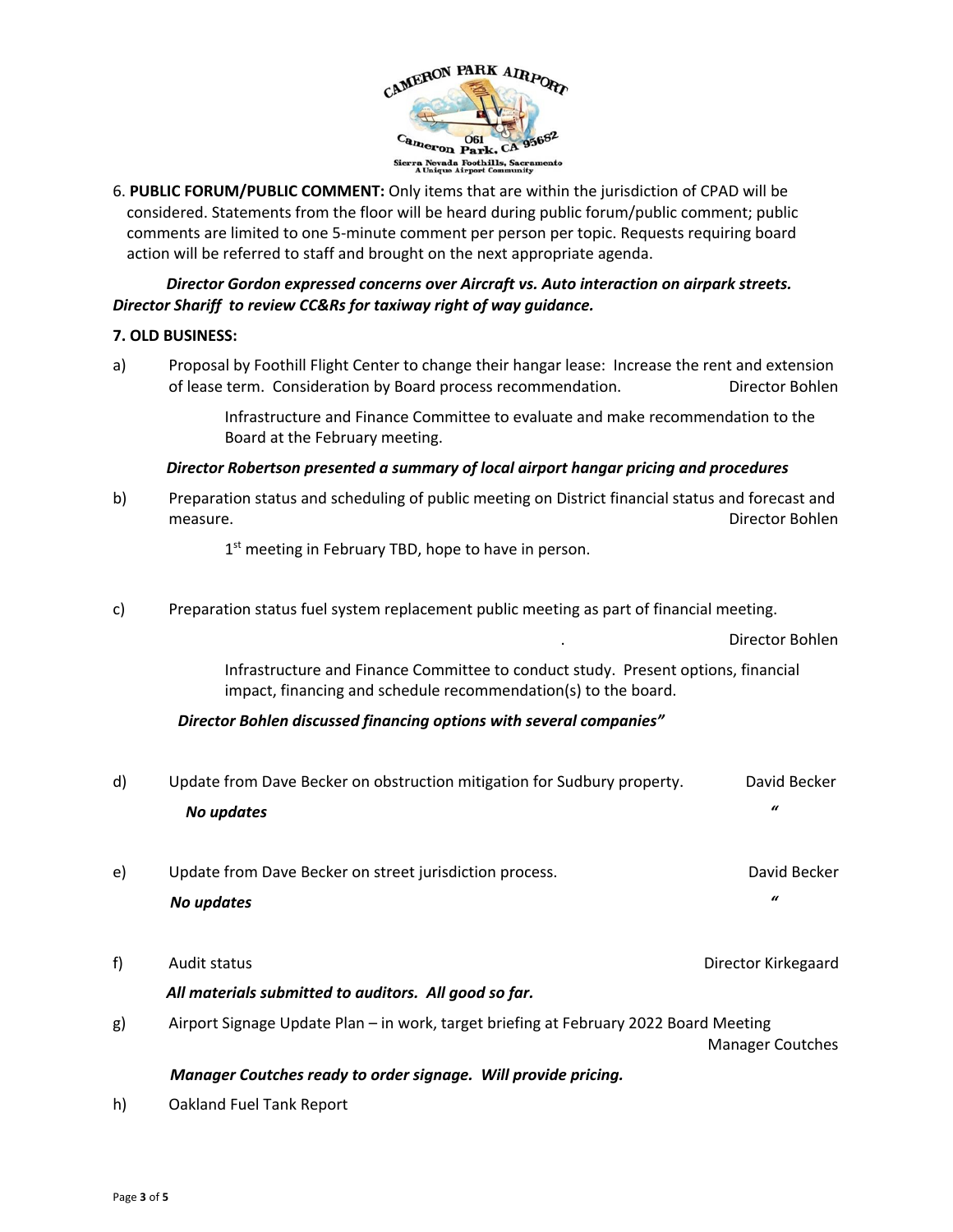

Manager Coutches

 *Oakland tanks were cracked and would be too expensive to repair. Manager Coutches will contact Hunt Bros. who have tanks available as well.* 

I) Obstruction Mitigation Update **Director Bohlen** Director Bohlen

 *No updates. "*

j) Painting TAXI on each end of Boeing, status- Director Gordon Director Gordon

 *Director Gordon briefed board on researched specifications for size and location. Discussion if FAA guidance for letter sizes need to be complied with. Action to contact Caltrans to clarify.* 

k) Liability study of airport surface operations Director Shariff Director Shariff

 *Director Shariff briefed board on results of Risk Committee research. Recommendations for CPAD owned/controlled areas. Committee will research other areas in the future.* 

## **8**. **NEW BUSINESS:**

a) Board Position Elections. In compliance with CPAD Policy 1.2.3.1, Election Procedure

1. The Board President, Vice president, Treasurer and Secretary are elected or reelected to office in the first general meeting of every calendar year. In the event of a vacancy, the vacancy will be filled at the first possible general meeting.

2. The election is always the first item of business on the agenda before New Business. If neither the previous Board President or Vice President is present, as might happen in a newly elected Board, one Board member is informally chosen at the beginning of the meeting to chair the meeting. The newly elected officers assume their roles immediately.

3. Election of an officer requires a majority vote of the Board just like a normal motion. Nominations or volunteers may be accepted by the chair in an informal fashion, but a specific motion must be made and voted upon to finalize the decision of the Board for each position. No one Board member may hold more than one position.

President

Nomination(s): Terry Bohlen

Elected: **Terry Bohlen (Unanimous)**

Treasurer

Nomination(s): Knud Kirkegaard

Elected: **Knud Kirkegaard (Unanimous)**